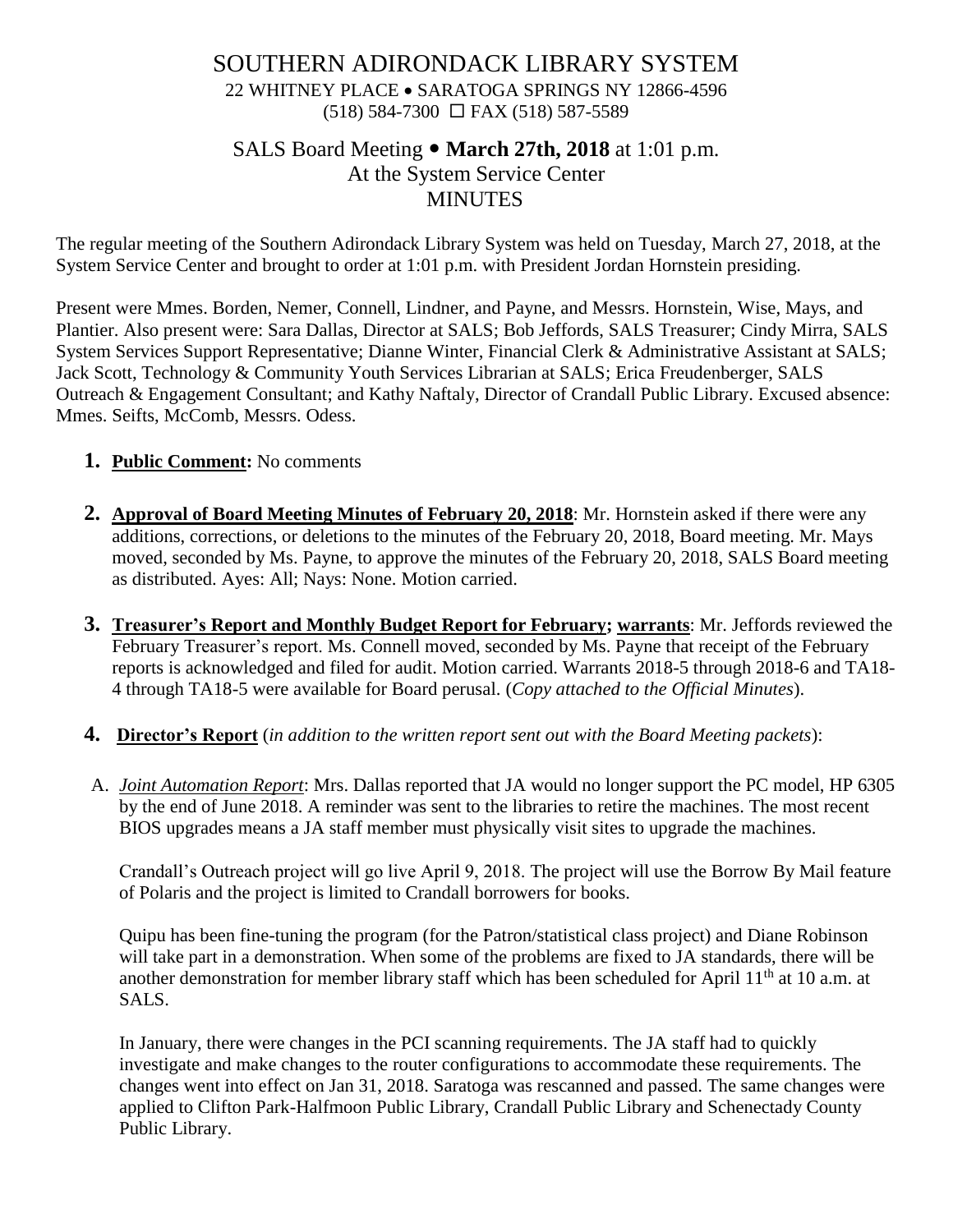It was originally thought that the entire firewall was going to be at end of support this year, but upon investigation, it is just the IDS/IPS (Intrusion Detection System/Intrusion Prevention System).

There are still many problems with the Zepheira product. Mrs. Dallas and Sharon O'Brien will meet with III to discuss the many issues with the product.

#### B. *Other*:

Mrs. Dallas asked the Board to see the enclosed Independent Auditors Report Binder and thanked Bob Jeffords and Dianne Winter for the high quality of work they demonstrated. Mrs. Dallas asked the board members to leave the binders in their folders for the June board meeting with the Auditors.

Mrs. Dallas has been working with very talented and smart people on a Special American Library Association's Task Force on Sustainability. The Special ALA Task will make recommendations for the ALA Executive Board to increase the adoption and implementation of sustainable practices by the Association, the profession, libraries and the communities they serve. The ALA Executive Board is asking for a final report by the 2018 New Orleans conference. The definition of sustainability: to be truly sustainable, an organization or community must embody practices that are environmentally sound, economically feasible, and socially equitable.

The task force is seeking answers from the ALA membership:

How the Association may provide leadership and serve as a model for sustainability practices more broadly in the profession;

How the Association may provide leadership in the adoption of sustainability practices in libraries;

How libraries may provide leadership and serve as a model for sustainability in the communities they serve;

#### **Libraries as Inspiration/Catalyst**

Libraries Lead the Way

Model: sustainable/resilient/generative facility design; sustainable building operations  $\&$ grounds; the celebration of diversity, inclusion and equity through internal practices (e.g. recruitment, hiring, benefits);

Educate: provision of proactive education/collections/programs on topics related to the Triple Bottom Line (environment, economics, social equity); Innovate: creation of tools, technologies and programs to help other industries operate sustainably; facilitate their community's sharing economy;

#### **Libraries as Conveners**

Libraries Activate Communities Surface Shared Solutions: moving from debate to dialogue to deliberation (Libraries Transform)

Life, Liberty & the Pursuit of Happiness: focus on community happiness and self-sufficiency

Visionary Partnerships: seek out partnerships that will result in collective impact teams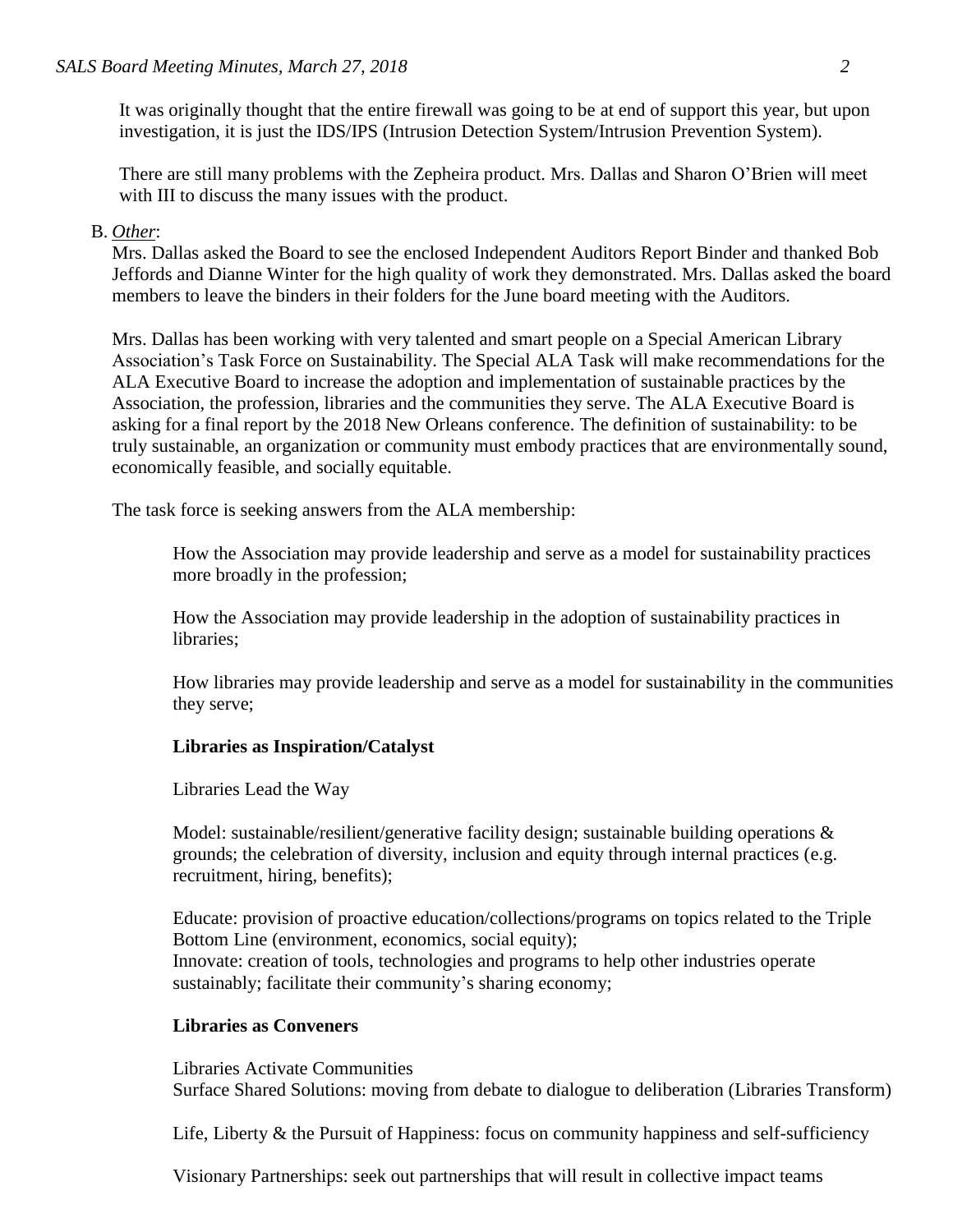#### **Libraries Contribute to Community Resilience**

At the Table: Libraries actively participate in resiliency/disaster preparedness planning/recovery efforts for their library and their community.

Social Cohesion: Focus on creating a community in which people respect, understand and empathize with one another.

Mrs. Dallas shared that she will be co-hosting/facilitating an online forum to test perceptions about sustainability in the context of association, profession and libraries and to identify ideas for the future – best practices and exemplars nationally with her PLA colleagues on Thursday, April 26 from 2-3 p.m.

ALA - Mrs. Dallas as chair of the ALA Committee on Professional Ethics is working with committee members to review core documents like the ALA Code of Ethics for inclusion in the 10<sup>th</sup> edition of the Intellectual Freedom Manual. Mrs. Dallas has been asked to chair the committee for the next year.

The ALA nominating committee approved Mrs. Dallas to stand for another term as Councilor at Large. She will find out if she won by mid-April. She has also been asked to serve on the ALA Committee on Rural and Tribal Libraries.

Mrs. Dallas was also asked by ALA President Jim Neal to write the informational document supporting the revision in the ALA Executive Director job description to include "MLS preferred".

Mrs. Dallas attended PLA in Philadelphia, albeit delayed by weather. She participated in Speed Mentoring and resume/interview mentoring. All of the programs she attended were outstanding. She also spoke with vendors regarding some issues with a product. A conference call is scheduled to discuss the concerns in detail.

Mrs. Dallas reports that an increase in federal funding for libraries passed. The two houses have increased funding for library construction and library services and programs.

Mrs. Dallas is working with NYS colleagues to develop a new regulation for trustee continuing education. The regulation would mean three hours of continuing education per trustee (public, association, tribal libraries and library systems). A draft regulation and Q&A sheet were written. The next steps will be sharing it with other public library system directors, then with the Division of Library Development.

Mrs. Dallas shared that a resident of a school district visited her in March. The resident expressed some concern regarding the election process at a member library. Mrs. Dallas reached out to the Division of Library Development and the member library. She received a letter from the resident expressing disappointment that she reached out to the member library director for clarification and background.

Mrs. Dallas is working with a member library to finalize variances and developing a plan for the library to meet minimum standards – community based plan of service, budget reflecting the plan of service and board approved annual report.

Mrs. Dallas was asked to be part of a panel discussion regarding supervision of library staff. She will be representing the demographic "Baby Boomer Director". The program was approved to be presented at the 2018 Joint Conference of Librarians of Color (JCLC), Albuquerque, NM, September 26-30.